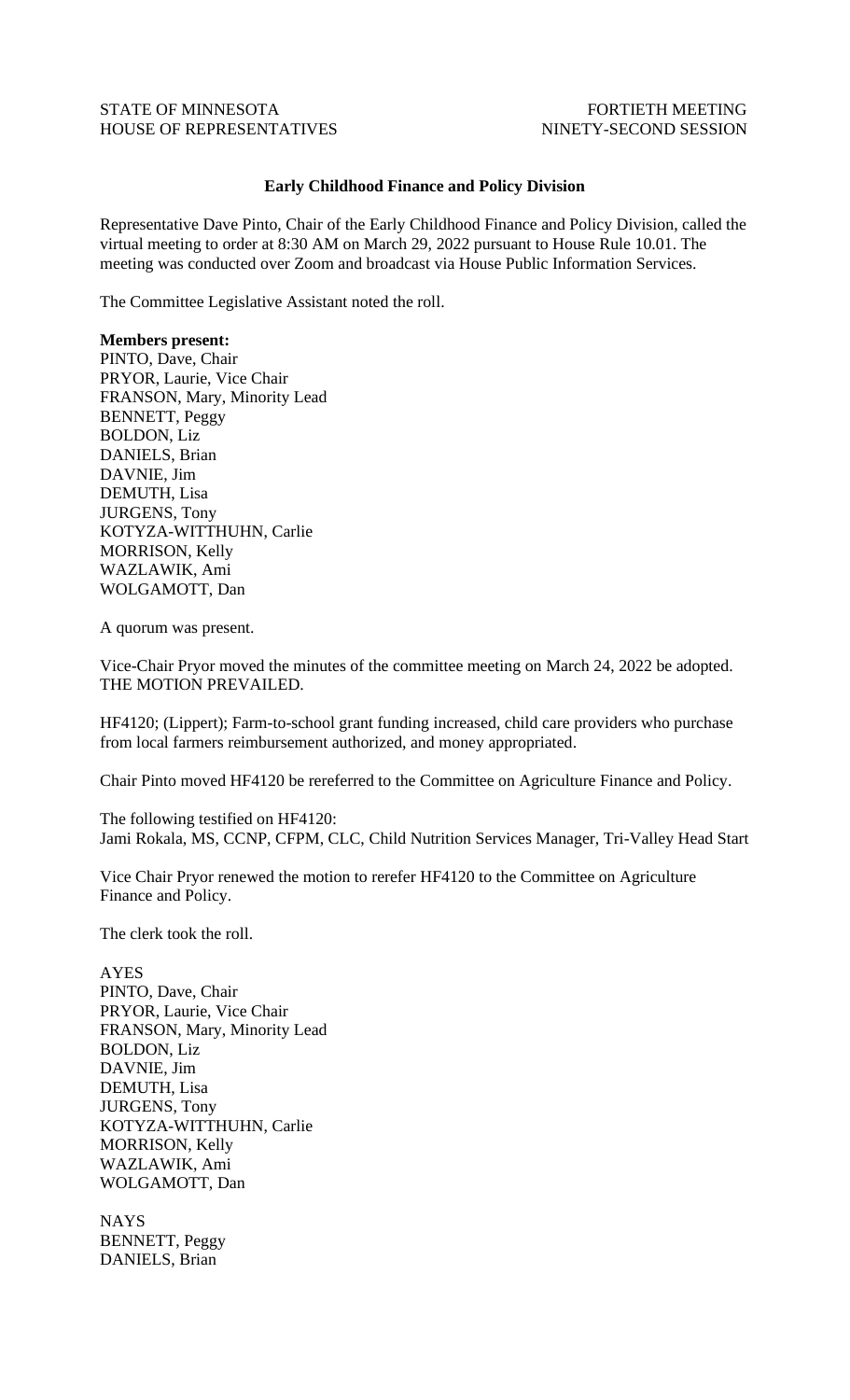With a vote of 10 AYES, 2 NAYS, THE MOTION PREVAILED.

HF4555 (Her); St. Paul; early childhood grant support savings account funding provided, and money appropriated

Chair Pinto moved HF4555 be laid over for possible inclusion in a Committee Omnibus bill.

The following testified on HF4555: Muneer Karcher-Ramos, Director, Office of Financial Empowerment, City of Saint Paul

Chair Pinto laid HF4555 over for possible inclusion in a Committee Omnibus bill.

HF 4593 (Demuth); Ombudsperson for family child care provider federal money requirement and allocation modified.

Chair Pinto moved HF4593 be laid over for possible inclusion in a Committee Omnibus bill.

The following testified on HF4593: Cyndi Cunningham, Family Child Care Provider, Public Policy Chairperson, MN Child Care Provider Information Network (MCCPIN) Jennifer Sommerfeld, Director of Legislative and External Affairs for Children and Family Services, Minnesota Department of Human Services

Chair Pinto laid HF4593 over for possible inclusion in a Committee Omnibus bill.

Vice Chair Pryor assumed the gavel at 9:18 AM.

HF4497 (Pinto); Child care and early learning program information technology and data practices report required, and money appropriated.

Chair Pinto moved HF4497 be referred to the Committee on State Government Finance & Elections.

Chair Pinto moved Amendment H44497A1. THE MOTION PREVAILED, THE AMENDMENT WAS ADOPTED.

Chair Pinto renewed the motion to refer HF4497, as amended, to the Committee on State Government Finance & Elections.

The clerk took the roll.

AYES PINTO, Dave, Chair PRYOR, Laurie, Vice Chair BOLDON, Liz DAVNIE, Jim DEMUTH, Lisa JURGENS, Tony KOTYZA-WITTHUHN, Carlie MORRISON, Kelly WAZLAWIK, Ami WOLGAMOTT, Dan

NAYS BENNETT, Peggy DANIELS, Brian DEMUTH, Lisa FRANSON, Mary, Minority Lead

With a vote of 10 AYES, 2 NAYS, THE MOTION PREVAILED.

Chair Pinto reassumed the gavel at 9:27 AM.